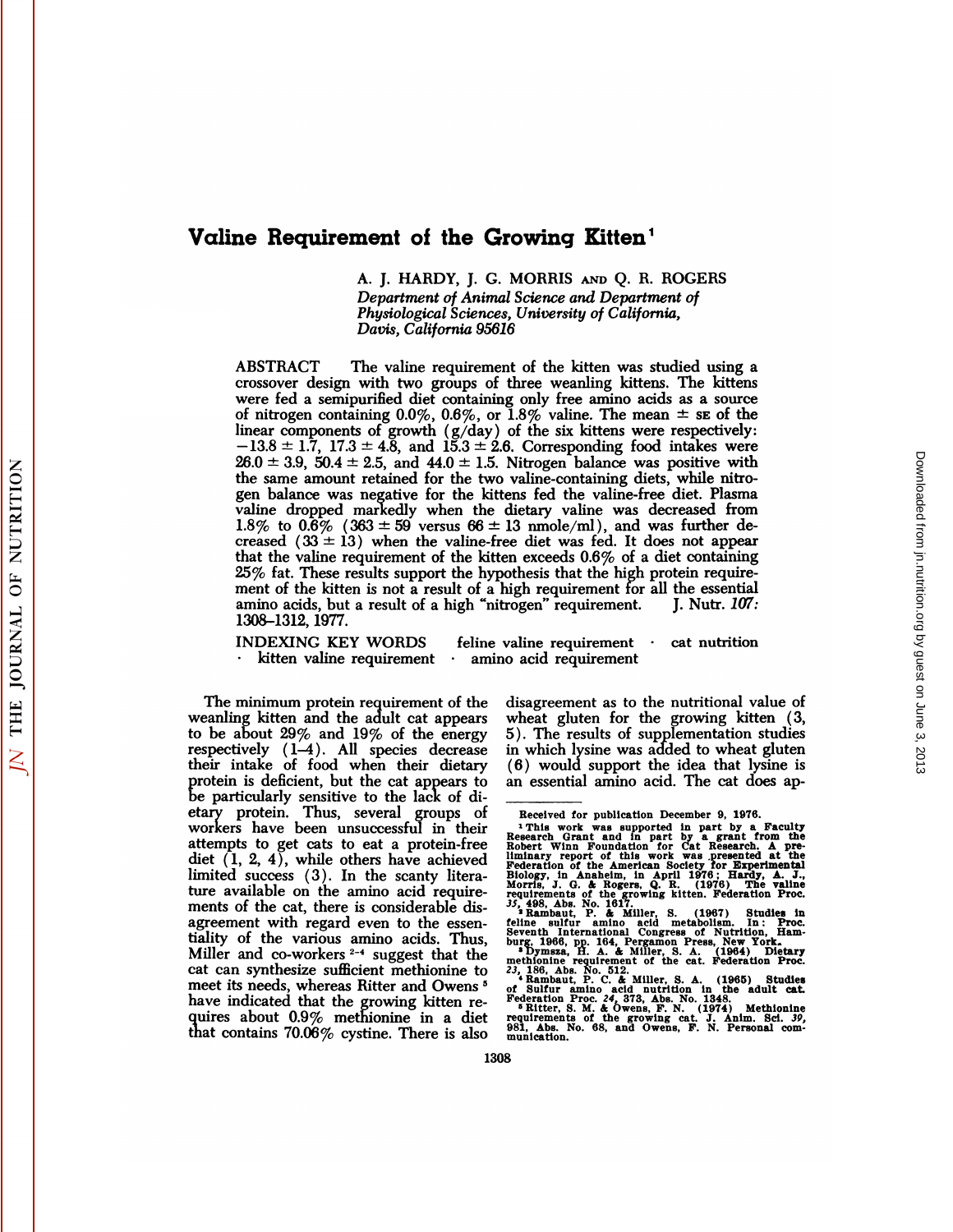VALINE REQUIREMENT OF<br>pear to be peculiarly low in the efficiency<br>of utilization of protein, since the NPU of<br>several typical proteins was found to be VALINE REQUIREMENT<br>pear to be peculiarly low in the efficiency<br>of utilization of protein, since the NPU of<br>several typical proteins was found to be<br> $30\%$  to  $50\%$  (4). The same proteins result VALINE REQUIREMENT OF<br>
pear to be peculiarly low in the efficiency<br>
of utilization of protein, since the NPU of<br>
several typical proteins was found to be<br>
30% to 50% (4). The same proteins result<br>
in NPU of about twice the VALINE REQUIREMENT<br>pear to be peculiarly low in the efficiency<br>of utilization of protein, since the NPU of<br>several typical proteins was found to be<br>30% to 50% (4). The same proteins result<br>in NPU of about twice these figur VALINE REQUIREMENT OF<br>pear to be peculiarly low in the efficiency<br>of utilization of protein, since the NPU of<br>several typical proteins was found to be<br>30% to 50% (4). The same proteins result<br>in NPU of about twice these fi pear to be peculiarly<br>of utilization of protein<br>several typical protein<br>30% to 50%  $(4)$ . The<br>in NPU of about twice<br>each is fed to rats.<br>The high protein re<br>could be a result of a ar to be peculiarly low in the efficiency<br>
utilization of protein, since the NPU of<br>
yeral typical proteins was found to be<br>  $\%$  to  $50\%$  (4). The same proteins result<br>
NPU of about twice these figures when<br>
ch is fed t of utilization of protein, since the NPU of<br>several typical proteins was found to be<br>30% to 50%  $(4)$ . The same proteins result<br>in NPU of about twice these figures when<br>each is fed to rats.<br>The high protein requirement of

several typical proteins was found to be<br>30% to  $50\%$  (4). The same proteins result<br>in NPU of about twice these figures when<br>each is fed to rats.<br>The high protein requirement of the cat<br>could be a result of a high essent  $30\%$  to  $50\%$  (4). The same proteins result<br>in NPU of about twice these figures when<br>each is fed to rats.<br>The high protein requirement of the cat<br>could be a result of a high essential amino<br>acid requirement (independen in NPU of about twice these figures when<br>each is fed to rats.<br>The high protein requirement of the cat<br>could be a result of a high essential amino<br>acid requirement or a high nitrogen re-<br>quirement (independent of any single each is ted to rats.<br>The high protein requirement of the cat<br>could be a result of a high essential amino<br>acid requirement or a high nitrogen re-<br>quirement (independent of any single<br>amino acid need). In order to test the<br>h The high protein requirement of the cat<br>could be a result of a high essential amino<br>acid requirement or a high nitrogen re-<br>quirement (independent of any single<br>amino acid need). In order to test the<br>hypothesis that the hi could be a result of a high essential amino<br>acid requirement or a high nitrogen re-<br>quirement (independent of any single<br>amino acid need). In order to test the<br>hypothesis that the high protein require-<br>ment is a consequen acid requirement or a high nitrogen re-<br>quirement (independent of any single<br>amino acid need). In order to test the<br>hypothesis that the high protein require-<br>ment is a consequence of a high require-<br>ment of all the essent quirement (independent of any single<br>amino acid need). In order to test the<br>hypothesis that the high protein require-<br>ment is a consequence of a high require-<br>ment of all the essential amino acids, and<br>at the same time get hypothesis that the high protein require-<br>ment is a consequence of a high require-<br>ment of all the essential amino acids, and<br>at the same time get an idea of the re-<br>quirement of one amino acid for the kitten,  $\frac{1}{1}$  S hypothesis that the high protein requirement is a consequence of a high requirement of all the essential amino acids, and at the same time get an idea of the requirement of one amino acid for the kitten, we have devised a ment is a consequence of a high require-<br>ment of all the essential amino acids, and<br>at the same time get an idea of the re-<br>by computement of one amino acid for the kitten,  ${}^{1}$  Pear:<br>we have devised an amino acid diet ment of all the essential amino acids, and<br>at the same time get an idea of the re-<br>quirement of one amino acid for the kitten,  $\cdot$  Pearl<br>we have devised an amino acid diet for Co., I<br>kittens which will provide normal gro at the same time get an idea of the re-<br>quirement of one amino acid for the kitten,  $P_{\text{ee}}$ <br>we have devised an amino acid diet for  $C_0$ ,<br>kittens which will provide normal growth,  $\frac{S_{\text{Hgg}}}{\text{gand}}$ <br>and then tested th quirement of<br>we have dev<br>kittens which<br>and then test<br>take, nitroger<br>acid pattern<br>of valine. d then tested the weight gain, food in-<br>
six hitrogen balance, and plasma amino tion of<br>
id pattern of kittens given three levels<br>
valine.<br>
METHODS<br>
Six kittens from our cat colony which then<br>
d been fed a semipurified die

#### METHODS

take, nitrogen balance, and plasma amino<br>acid pattern of kittens given three levels<br>of valine.<br>METHODS<br>was the rest of the past of the pattern our cat colony which<br>had been fed a semipurified diet from other, unk<br>weaning a acid pattern of kittens given three level<br>of valine.<br>METHODS<br>Six kittens from our cat colony which<br>had been fed a semipurified diet from<br>weaning and vaccinated against panleu<br>kopenia, were adapted to the basal amino of valine.<br>
METHODS<br>
Was twas the conduction of the basal amino and vaccinated against panleu-<br>
kopenia, were adapted to the basal amino used:<br>
acid diet. The kittens were housed in in-<br>
dividual cat metabolism cages and a METHODS<br>
art is<br>
act to diet in the semipurified diet from<br>
the kittens from our cat colony which<br>
weaning and vaccinated against panleu-<br>
been<br>
kopenia, were adapted to the basal amino<br>
acid diet. The kittens were housed Six kittens from our cat colony which<br>had been fed a semipurified diet from<br>weaning and vaccinated against panleu-<br>kopenia, were adapted to the basal amino<br>acid diet. The kittens were housed in in-<br>dividual cat metabolism Six kittens from our cat colony which<br>had been fed a semipurified diet from<br>weaning and vaccinated against panleu-<br>kopenia, were adapted to the basal amino<br>acid diet. The kittens were housed in in-<br>dividual cat metabolism mad been ted a semipurified diet from other<br>weaning and vaccinated against panleu-been<br>kopenia, were adapted to the basal amino used:<br>acid diet. The kittens were housed in in-<br>diet,<br>dividual cat metabolism cages and aver-<br> weaning and vaccinated against panieu-<br>kopenia, were adapted to the basal amino<br>acid diet. The kittens were housed in in-<br>dividual cat metabolism cages and aver-<br>maged 1.6 kg at the beginning of the experi-<br>printent. The k acid diet. The kittens were housed in in-<br>dividual cat metabolism cages and aver-<br>aged 1.6 kg at the beginning of the experi-<br>ment. The kittens were divided randomly<br>into two groups and were given the diets<br>as shown below: 1.6 kg at the beginning of the experi-<br>
1.6 kg at the beginning of the experi-<br>
The kittens were divided randomly<br>
wo groups and were given the diets<br>
wn below:<br>
9 Day Group A Group B<br>
(3 kittens)<br>
3 Aittens) The beginning of the experiments were divided random<br>
s and were given the divided random<br>  $\frac{V}{3}$ :<br>  $\frac{1}{3}$ :<br>  $\frac{3}{1}$ <br>  $\frac{3}{1}$ <br>  $\frac{3}{1}$ <br>  $\frac{3}{1}$ <br>  $\frac{8\%}{1}$   $\frac{1}{1}$ into two groups and were given the diets

| own below:       |                        |                        |
|------------------|------------------------|------------------------|
| 9 Day<br>periods | Group A<br>(3 kittens) | Group B<br>(3 kittens) |
|                  | Basal                  | $0.6\%$ valine         |
|                  | $0.6\%$ valine         | <b>Basal</b>           |
| $\frac{2}{3}$    | Valine-free            | Basal                  |
| 4                | Basal                  | <b>Valine-free</b>     |
|                  |                        |                        |

The kittens were given food and water once a day at 16:00 hours. Body weight  $\begin{array}{c|c|c|c} \hline \text{potsus} & \text{potsus} \\ \hline 1 & \text{Basal} & 0.6\% \text{ value} & - \\ 2 & 0.6\% \text{ value} & \text{Basal} & - \\ 3 & \text{Valine-free} & \text{Basal} & - \\ 4 & \text{Basal} & \text{Valine-free} & - \\ \hline \end{array}$ 1 Basal  $0.6\%$  valine  $-$ <br>
2  $0.6\%$  valine Basal  $-$ <br>
3 Valine-free Basal  $-$ <br>
4 Basal Valine-free  $\frac{1}{L}$ <br>
The kittens were given food and water  $\frac{1}{L}$ <br>
once a day at 16:00 hours. Body weight  $\frac{1}{L}$ <br>
and food i  $\begin{array}{ccc} & 2 & 0.6\% \text{ value} & \text{Basal} \ 3 & \text{Valine-free} & \text{Basal} \ \text{Value} & \text{Value-free} & \text{Value-free} \end{array}$ <br>
The kittens were given food and water  $\begin{array}{ccc} \text{Line} & \text{Line} \ \text{Line} \ \text{and} & \text{food} \ \text{intakes} & \text{were} \ \text{measured} & \text{daily} \ \text{L} \ \text{E} & \text{E} \ \text{E} & \text{E} \ \text{E} & \text{E} \ \$ The kittens were given food and water<br>
The kittens were given food and water<br>
once a day at 16:00 hours. Body weight<br>
and food intakes were measured daily.  $L-Me$ <br>
Feces were collected daily, and 9 day col-<br>
lections were The kittens were given food and water  $L$ —His-<br>
once a day at 16:00 hours. Body weight  $L$ —Leu<br>
and food intakes were measured daily.  $L$ —Met<br>
Feces were collected daily, and 9 day col-<br>
lections were pooled and frozen. U The kittens were given tood and water<br>
once a day at 16:00 hours. Body weight<br>
and food intakes were measured daily.<br>
Feces were collected daily, and 9 day col-<br>
lections were pooled and frozen. Urine<br>
was collected daily once a day at 16:00 hours. Body weight<br>
and food intakes were measured daily. L-<br>
Feces were collected daily, and 9 day collections<br>
were pooled and frozen. Urine<br>
was collected daily in sulfuric acid to<br>
maintain the pH and food intakes were measured daily.  $L$ <br>Feces were collected daily, and 9 day col-<br>lections were pooled and frozen. Urine<br>was collected daily in sulfuric acid to  $L$ <br>maintain the pH less than 1, frozen, and<br>pooled in 3 Feces were collected daily, and 9 day col-<br>lections were pooled and frozen. Urine<br>was collected daily in sulfuric acid to  $\frac{L-\text{Pre}}{L-\text{Trr}}$ <br>maintain the pH less than 1, frozen, and  $\frac{L-\text{Trr}}{L-\text{Trr}}$ <br>pooled in 3 day c lections were pooled and froz<br>was collected daily in sulfurin<br>maintain the pH less than 1, fi<br>pooled in 3 day collection period<br>blood samples were taken from<br>ten at 10:00 to 11:00 hours on the<br>of each experimental period.<br> as collected daily in sulfuric acid to  $\frac{1}{L}$ <br>intain the pH less than 1, frozen, and  $\frac{1}{L}$ -<br>oled in 3 day collection periods. Jugular<br> $\frac{1}{L}$ -<br>od samples were taken from each kit-<br> $\frac{1}{L}$ -<br>a at 10:00 to 11:00 h maintain the pH less than 1, frozen, and  $\overline{u}$ —The 1.40 Frotein e<br>pooled in 3 day collection periods. Jugular  $u$ —The 1.40 Frotein e<br>blood samples were taken from each kit- $\overline{v}$ —Val 1.80 Amino acid<br>ten at 10:00 to 1 ten at  $10:00$  to  $11:00$  hours on the 5th day

pooled in 3 day collection periods. Jugular  $v$ --T<br>blood samples were taken from each kit-<br>ten at 10:00 to 11:00 hours on the 5th day<br>of each experimental period.<br>*Diets*. The composition of the basal diet  $\frac{v-A}{v-A}$ <br>is

| <b>THE KITTEN</b>                                                 | 1309                  |
|-------------------------------------------------------------------|-----------------------|
| TABLE 1                                                           |                       |
| Composition of basal semi-purified amino<br>acid diet for kittens |                       |
| Distant component                                                 | $\sigma$ and $\sigma$ |

| Dietary component $\%$ of diet  |        |
|---------------------------------|--------|
| Amino acid mixture <sup>1</sup> | 34.7   |
| Turkey fat <sup>2</sup>         | 25.0   |
| Starch <sup>3</sup>             | 19.27  |
| Sucrose <sup>4</sup>            | 15.7   |
| Salt mixture <sup>5</sup>       | 4.0    |
| Vitamins <sup>6</sup>           | 1.0    |
| Choline chloride                | 0.33   |
| Total                           | 100.00 |

Co., Decatur, Illinois. 4California and Hawaii Sugar Co., San Francisco. 6Hegsted's Salt Mix Total 100.00<br>
1990 - The Holes of Composition. <sup>2</sup> Heat rendered<br>
by cooking in large open pans  $+0.02\%$  BHT.<br>
<sup>2</sup> Pearl Starch (raw cornstarch) A. E. Staley Mfg.<br>
Co., Decatur, Illinois. <sup>4</sup> California and Hawaii<br>
Sugar <sup>1</sup> See table 2 for Composition. <sup>2</sup> Heat rendered<br>by cooking in large open pans  $+0.02\%$  BHT.<br><sup>2</sup> Pearl Starch (raw cornstarch) A. E. Staley Mfg.<br>Co., Decatur, Illinois. <sup>4</sup> California and Hawaii<br>Sugar Co., San Francisc Pearl Starch (raw cornstarch) A. E. Staley Mfg.<br>Co., Decatur, Illinois. 'California and Hawaii<br>Sugar Co., San Francisco. 'Hegsted's Salt Mix-<br>ture IV (7). 'Ref. (8) plus biotin, folic acid and<br>vitamin H<sub>14</sub>, see Reference Co., Decatur, Illinois. <br>
Sugar Co., San Francisco. <br>
Sugar Co., San Francisco. <br>
i Hegsted's Salt Mix-<br>
ture IV (7). • Ref. (8) plus biotin, folic acid and<br>
vitamin B<sub>14</sub>, see Reference (9) for complete composi-<br>
tion o

Sugar O., San Francisco. The posture IV (7).  $\bullet$  Ref. (8) plus biotin, folic acid and<br>vitamin B<sub>19</sub>, see Reference (9) for complete composi-<br>tion of Vitamin Mixture.<br>genated vegetable fat. Presumably this<br>was the result witamin  $\hat{B}_{1i}$ , see Reference (9) for complete composition of Vitamin Mixture.<br>genated vegetable fat. Presumably this<br>was the result of flavor components pres-<br>ent in the turkey fat; however the possible<br>benefit of th tion of Vitamin Mixture.<br>
genated vegetable fat. Presumably this<br>
was the result of flavor components pres-<br>
ent in the turkey fat; however the possible<br>
benefit of the presence in the turkey fat of<br>
other, unknown essenti genated vegetable fat. Presumably this<br>was the result of flavor components pres-<br>ent in the turkey fat; however the possible<br>benefit of the presence in the turkey fat of<br>other, unknown essential nutrients has not<br>been excl genated vegetable fat. Presumably this<br>was the result of flavor components pres-<br>ent in the turkey fat; however the possible<br>benefit of the presence in the turkey fat of<br>other, unknown essential nutrients has not<br>been excl was the result of flavor components pres-<br>ent in the turkey fat; however the possible<br>benefit of the presence in the turkey fat of<br>other, unknown essential nutrients has not<br>been excluded. Two other diets were also<br>used: A ent in the turkey tat; however the possible<br>benefit of the presence in the turkey fat of<br>other, unknown essential nutrients has not<br>been excluded. Two other diets were also<br>used: A 0.6% valine diet and a valine-free<br>diet. benefit of the presence in the turkey fat of<br>other, unknown essential nutrients has not<br>been excluded. Two other diets were also<br>used: A 0.6% valine diet and a valine-free<br>diet. These two experimental diets were<br>made isoni other, unknown essential nutrients has not<br>been excluded. Two other diets were also<br>used: A 0.6% valine diet and a valine-free<br>diet. These two experimental diets were<br>made isonitrogenous by adding an appro-<br>priate quantity been excluded. Two other diets were also<br>used: A 0.6% valine diet and a valine-free<br>diet. These two experimental diets were<br>made isonitrogenous by adding an appro-<br>priate quantity of extra alanine to the ex-<br>perimental die diet. These two experimental diets were<br>made isonitrogenous by adding an appro-<br>priate quantity of extra alanine to the ex-<br>perimental diets. Since little was known<br>concerning the amino acid requirements<br>TABLE 2<br>*Amino aci* quantity or extra aianine to the ex-<br> *Amino acid mixture used for complete*<br> *Amino acid mixture used for complete*<br> *Amino acid mixture used for complete*<br> *Amino acid diet for kittens* diets. Since little was l<br>the amino acid require<br>TABLE 2<br>*a acid mixture used for complete*<br>amino acid diet for kittens<br> $\frac{w_{\alpha}}{w_{\alpha}}$  of diet **Amino acid** 

| Amino acid                                    | % of diet | Amino acid                         | % of diet         |
|-----------------------------------------------|-----------|------------------------------------|-------------------|
| $L$ —His $\cdot$ HCl $\cdot$ H <sub>2</sub> O | 1.201     | $L$ –Ser                           | 1.00              |
| L—Ile                                         | 1.80      | $L-Pro$                            | 2.00              |
| L-Leu                                         | 2.40      | Gly                                | 2.00              |
| $L$ -Lys $HCl$                                | $2.80^2$  | L-Glu                              | 6.00              |
| L-Met                                         | 1.10      | L-Ala                              | 1.00 <sub>1</sub> |
| $L$ –Cys $C$ ys                               | 0.80      | Na-acetate <sup>4</sup>            | 2.50              |
| L-Phe                                         | 1.50      | % of diet total                    | 34.70%            |
| $L-Tyr$                                       | 1.00      | Amino acids only                   | 32.35%            |
| $L$ –Thr                                      | 1.40      | Protein equivalent <sup>®</sup>    | 28.01%            |
| $L-Trp$                                       | 0.40      | Nitrogen $\times 6.25$             | 27.24%            |
| $L$ —Val                                      | 1.80      | Amino acids as %<br>of calories in |                   |
|                                               |           | basal diet                         | 23.0%             |
| L-Arg HCl                                     | $2.00*$   |                                    |                   |
| 1. <sup>Asn</sup>                             | 2.00      |                                    |                   |

basal diet 23.0%<br>
L-Arg. HCl 2.00<br>
10.98 free base. \*2.26 free base. \*1.66 free base.<br>
\*Added to balance the hydrochlorides. \*Weight of amino<br>
acids less one mole of water per mole of amino acid.  $\frac{L - \text{Arg} \cdot \text{R}}{2.00}$ <br>  $\frac{10.98 \text{ free base.}}{4 \text{ added to balance the hydrochlorides.}}$  Weight is acids less one mole of water per mole of amino acid.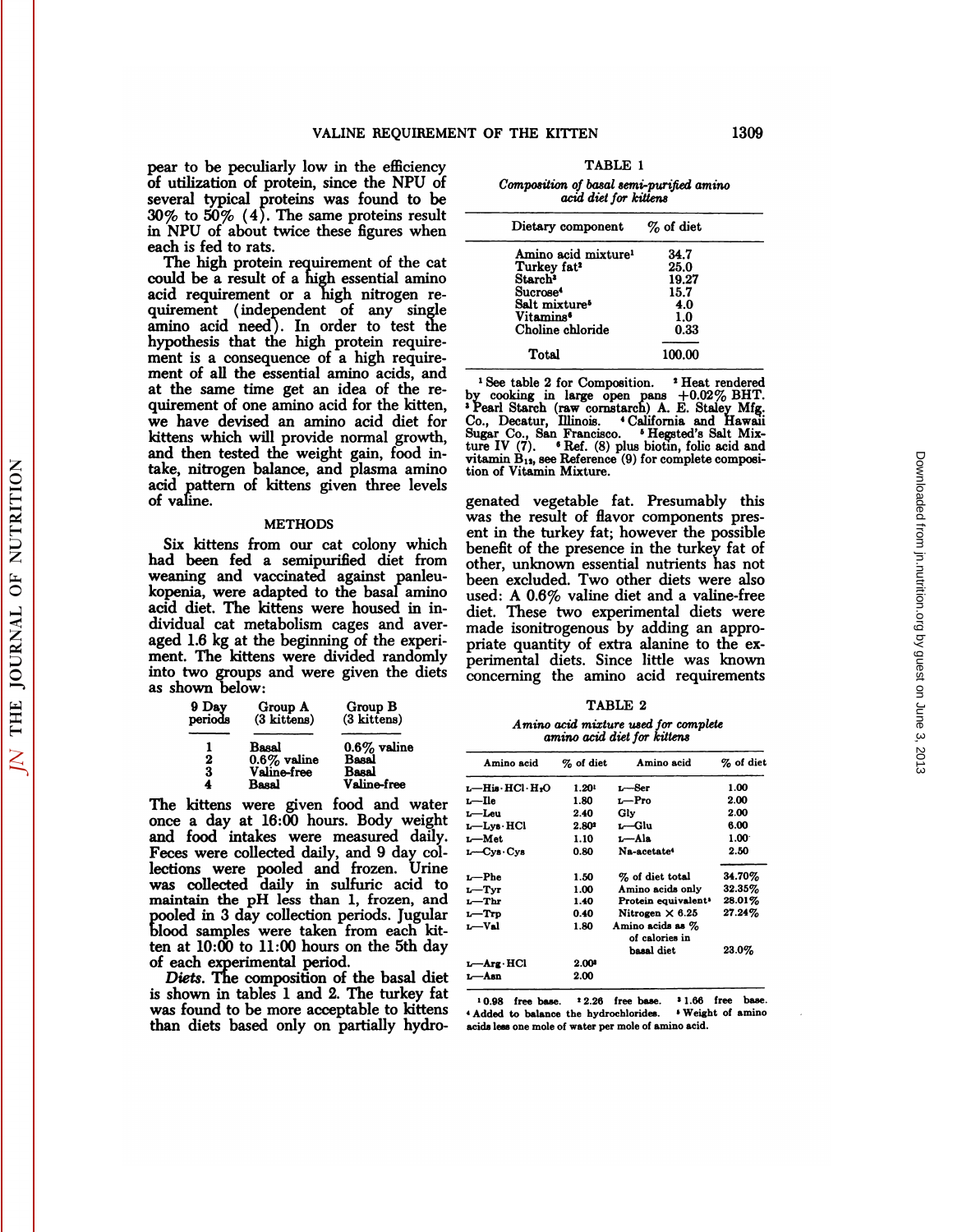of the kitten, we used the formulation normally used for rats in our laboratory, doubling the total quantity. This was approximately 2.5 to 3 times the rat requirement for the essential amino acids. The valine provided by an equivalent quantity of nitrogen from beef, soybean protein, casein or fish protein would be 1.38% to 1.89% of the diet (10). It would therefore appear that the valine content of our control amino acid diet (1.8% of the diet) should be adequate.

Analysis. The feces were lyophilized,<br>milled, and samples taken for the determination of nitrogen. The assays (Kjeldahl) were also done on aliquots of the urine samples and on samples of each of the diets used. The blood samples were taken in heparinized syringes and were immediately placed on ice, centrifuged and the plasma was frozen until the amino acid analyses could be performed. Before analysis, the plasma samples were thawed, an equal volume of 6% sulfosalicylic acid was added, the protein precipitate was removed via centrifugation, an aliquot of



Fig. 1 The effect of a lack of dietary valine<br>on the growth and food intake of growing kittens.<br> $(n = 6)$ .



Fig. 2 The effect of dietary valine concentrations on the growth and food intake of growing kittens.  $(n = 6)$ .

the supernatant was neutralized to pH 2.2 with lithium hydroxide and the equivalent of 40  $\mu$  of plasma was placed on the amino acid analyzer.<sup>6</sup>

### **RESULTS**

A comparison in periods 3 and 4, of the valine-free and a 1.8% valine diet on mean weight gain and food intake of the kittens is shown in figure 1. The mean  $\pm$  se of the linear components of body weight gains  $(g/day)$  of the six kittens receiving the basal diet as compared to the same kittens receiving the valine-free diet were respectively,  $17 \pm 5.0$  and  $-13.8 \pm 1.7$ . The corresponding food intakes were  $42.5 \pm 6.4$ and  $26.1 \pm 3.9$ . The mean daily food intakes and weight gains of the kittens given the basal diet  $(1.8\% \text{ value})$  compared to the same kittens receiving the 0.6% valine diet in periods 1 and 2, are<br>shown in figure 2. The mean  $\pm$  se of the linear components of weight gains (g/ day) of the six kittens receiving the  $0.6\%$ <br>and  $1.8\%$  valine diets were  $17.3 \pm 4.8$  and Corresponding  $13.6 \pm 2.6$ respectively. food intakes were  $50.\dot{4} \pm 2.5$  g and 46.3  $\pm$  1.8 g. A summary of the nitrogen balance of the kittens fed the three diets from both experiments is shown in figure 3. These results confirmed the weight gain data in that when the kittens were given

THE JOURNAL OF NUTRITION

 $\overline{N}$ 

**<sup>&#</sup>x27;121 M Beckman Amino Acid Analyser.**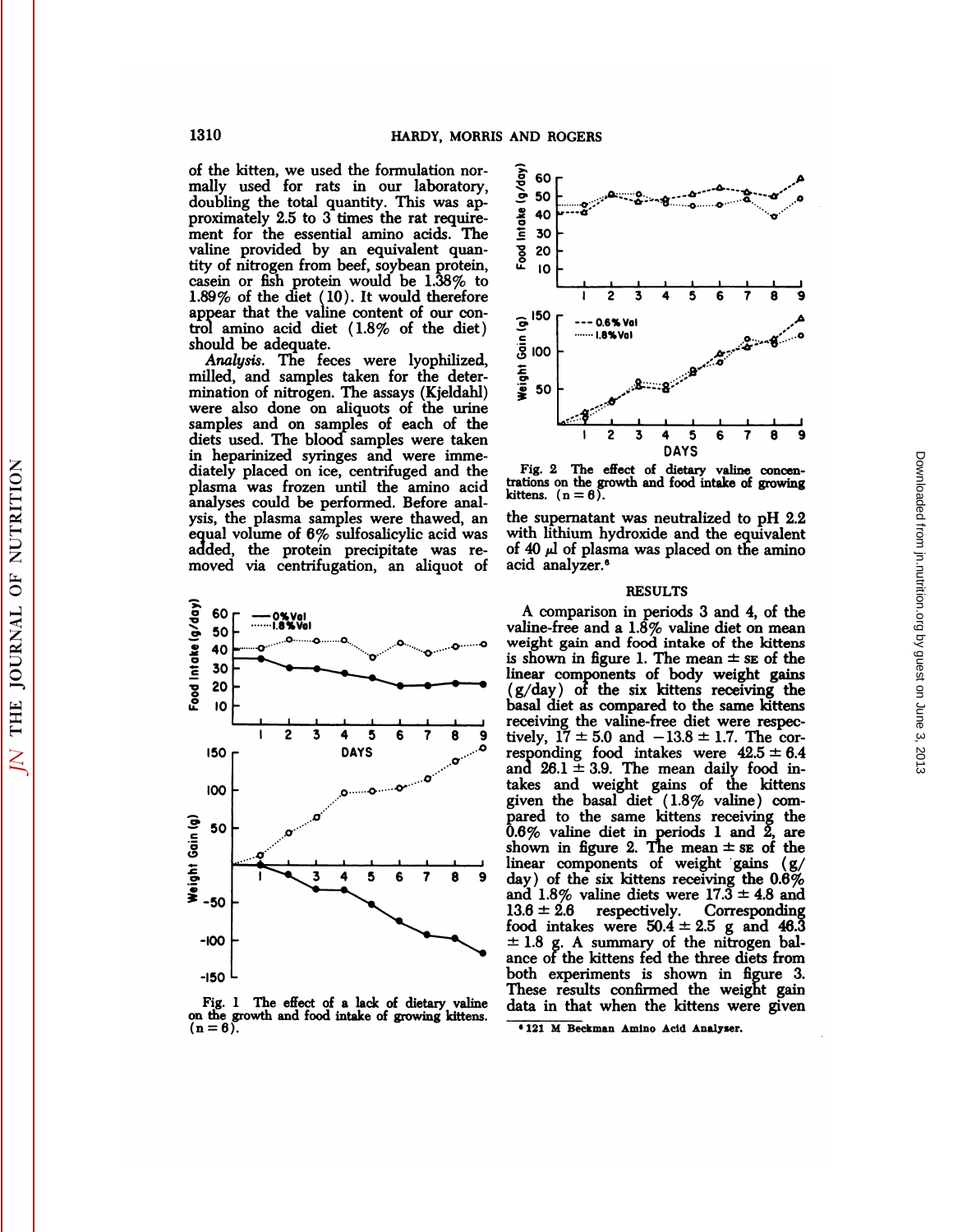VALINE REQUIREMENT OF<br>either 0.6% or 1.8% valine, they were in<br>positive nitrogen balance and retained the<br>same amount of nitrogen: whereas when VALINE REQUIREMENT OF SCHOTED STATE  $0.6\%$  or  $1.8\%$  valine, they were in positive nitrogen balance and retained the same amount of nitrogen; whereas, when  $\frac{1}{3}$   $\infty$  the kittens were given the valine-free diet VALINE REQUIREMENT OF<br>
either 0.6% or 1.8% valine, they were in<br>
positive nitrogen balance and retained the<br>
same amount of nitrogen; whereas, when<br>
the kittens were in negative nitrogen bal. VALINE REQUIREMENT<br>
either 0.6% or 1.8% valine, they were in<br>
positive nitrogen balance and retained the<br>
same amount of nitrogen; whereas, when<br>
the kittens were given the valine-free diet,<br>
the kittens were in negative vALINE REQUIREMENT<br>
either 0.6% or 1.8% valine, they were in<br>
positive nitrogen balance and retained the<br>
same amount of nitrogen; whereas, when<br>
the kittens were given the valine-free diet,<br>
the kittens were in negative either 0.6% or 1.8% valine, they were in<br>positive nitrogen balance and retained the<br>same amount of nitrogen; whereas, where<br>the kittens were given the valine-free diet<br>the kittens were in negative nitrogen bal<br>ance during positive nitrogen balance and retained the<br>same amount of nitrogen; whereas, when<br>the kittens were given the valine-free diet,<br>the kittens were in negative nitrogen bal-<br>ance during all the collection periods.<br>The effect positive nitrogen balance and retained the<br>same amount of nitrogen; whereas, when<br>the kittens were given the valine-free diet,<br>the kittens were in negative nitrogen bal-<br>ance during all the collection periods.<br>The effect o

same amount of nitrogen; whereas, when<br>the kittens were given the valine-free diet,<br>the kittens were in negative nitrogen bal-<br>ance during all the collection periods.<br>The effect of the various levels of di-<br>etary valine o the kittens were given the valine-free diet,<br>
the kittens were in negative nitrogen bal-<br>
ance during all the collection periods.<br>
The effect of the various levels of di-<br>
etary valine on plasma valine concentra-<br>
tions i the kittens were in negative nitrogen bal-<br>ance during all the collection periods.<br>The effect of the various levels of di-<br>etary valine on plasma valine concentra-<br>tions is shown in figure 4. There was a<br>marked drop in pl ance during all the collection periods.<br>
The effect of the various levels of di-<br>
etary valine on plasma valine concentra-<br>
tions is shown in figure 4. There was a<br>
marked drop in plasma valine when the<br>
kittens were give The effect of the various levels of di-<br>etary valine on plasma valine concentra-<br>tions is shown in figure 4. There was a<br>marked drop in plasma valine when the<br>kittens were given the 0.6% valine diet as<br>compared to that fo tions is shown in figure 4. There was a  $\frac{3}{6}$  marked drop in plasma valine when the<br>kittens were given the 0.6% valine diet as<br>compared to that found after they re-<br>ceived the basal diet (1.8% dietary valine):<br> $66 \pm 1$ kittens were given the 0.6% valine diet as<br>compared to that found after they re-<br>ceived the basal diet (1.8% dietary valine):<br> $66 \pm 13$  versus  $363 \pm 59$  nmole/ml respec-<br>tively. There was, however, a further drop<br>to  $33 \$ compared to that found after they re-<br>ceived the basal diet  $(1.8\%$  dietary valine):<br> $66 \pm 13$  versus  $363 \pm 59$  nmole/ml respec-<br>tration<br>tively. There was, however, a further drop kittens<br>to  $33 \pm 13$  nmole/ml after the ceived the basal diet  $(1.8\%$  dietary valine):<br>  $66 \pm 13$  versus  $363 \pm 59$  nmole/ml respectively. There was, however, a further drop kitter<br>
to  $33 \pm 13$  nmole/ml after the kittens were<br>
given the valine-free diet. Ther  $66 + 13$  versus  $363 \pm 59$  nmole/ml respec-<br>tively. There was, however, a further drop<br>tively. There was, however, a further drop<br>to  $33 \pm 13$  nmole/ml after the kittens were<br>given the valine-free diet. There were diet is tively. There was, however, a further drop<br>to  $33 \pm 13$  nmole/ml after the kittens were<br>given the valine-free diet. There were diet<br>much less differences for the other amino be p<br>acids as effected by diet, although there to  $33 \pm 13$  nmole/r<br>given the valine-<br>much less differenced<br>acids as effected<br>were a few dispension<br>dropped somewha<br>diet was given.<br>DIS From the results of the cat. This is expected<br>interesting of the results of these experiments,<br>results of these experiments,<br>these experiments,<br>interest of the results of these experiments,<br>into acid for the cat. This is e

#### **DISCUSSION**

were a rew dispensable amino acids which<br>dropped somewhat when the valine-free<br>diet was given.<br>DISCUSSION<br>From the results of these experiments,<br>it seems clear that valine is an essential<br>amino acid for the cat. This is ex diet was given.<br>
aliet was given.<br>
DISCUSSION<br>
DISCUSSION<br>
From the results of these experiments, the lit<br>
it seems clear that valine is an essential ment<br>
amino acid for the cat. This is expected of a<br>
since valine has be experiments, the<br>property of these experiments, the<br>it seems clear that valine is an essential mediation<br>amino acid for the cat. This is expected of<br>since valine has been shown to be an es-<br>sential amino acid in all specie DISCUSSION<br>
foun<br>
it seems clear that valine is an essential<br>
amino acid for the cat. This is expected<br>
since valine has been shown to be an es-<br>
sential amino acid in all species that have<br>
been tested (11). The unexpecte From the results of these experiments, the<br>it seems clear that valine is an essential mer<br>amino acid for the cat. This is expected of a<br>since valine has been shown to be an es-<br>amino section and in all species that have<br>b it seems clear that valine is an essential meanino acid for the cat. This is expected of since valine has been shown to be an essential amino acid in all species that have have been tested  $(11)$ . The unexpected finding m amino acid for the cat. This is expected of a<br>since valine has been shown to be an es-<br>sential amino acid in all species that have have<br>been tested  $(11)$ . The unexpected finding men<br>was that  $0.6\%$  of valine in the diet since valine has been shown to be an es-<br>sential amino acid in all species that have have<br>been tested (11). The unexpected finding ment<br>was that 0.6% of valine in the diet was maliis<br>sufficient for good growth. This repre sential amino acid in all species that have<br>been tested (11). The unexpected finding<br>was that 0.6% of valine in the diet was<br>sufficient for good growth. This represents<br>about 0.5% of the energy as valine and is<br>about the been tested (11). The unexpected finding ment<br>was that 0.6% of valine in the diet was malis<br>sufficient for good growth. This represents whice<br>about 0.5% of the energy as valine and is of b<br>about the same or even lower tha

THE JOURNAL OF NUTRITION

 $\overline{N}$ 



 $- 0.5 \text{ Vg}$ <br> $- 0.6 \text{K} \text{Vg}$ Fig. 4 The effect of dietary valine concentions on plasma amino acid patterns of growing<br>tens.  $(n = 6)$ . the stations of plasma amino acid patterns of growing<br>states. (n = 6). kittens. (n = 6).

between that the proton acids are as low proportionally to that<br>found for valine, it does not appear that<br>it seems clear that valine is an essential<br>amino acid for the cat. This is expected of a high requirement of all the  $\frac{1}{4} \frac{1}{6} \frac{1}{6} \frac{1}{5} \frac{1}{6} \frac{1}{6} \frac{1}{6} \frac{1}{6} \frac{1}{6} \frac{1}{6} \frac{1}{6} \frac{1}{6} \frac{1}{6} \frac{1}{6} \frac{1}{6} \frac{1}{6} \frac{1}{6} \frac{1}{6} \frac{1}{6} \frac{1}{6} \frac{1}{6} \frac{1}{6} \frac{1}{6} \frac{1}{6} \frac{1}{6} \frac{1}{6} \frac{1}{6} \frac{1}{6} \frac{1}{6} \frac{1}{6} \frac{1}{6} \frac{$ Fig. 4 The effect of dietary valine concentrations on plasma amino acid patterns of growing<br>kittens. ( $n = 6$ ).<br>diet is considerably lower than would ever<br>be present in the diet if a sufficient quan-<br>tity of protein were p Fig. 4 The effect of dietary valine concentrations on plasma amino acid patterns of growing<br>kittens.  $(n = 6)$ .<br>diet is considerably lower than would ever<br>be present in the diet if a sufficient quan-<br>tity of protein were pr trations on plasma amino acid patterns of growing<br>kittens.  $(n = 6)$ .<br>diet is considerably lower than would ever<br>be present in the diet if a sufficient quan-<br>tity of protein were present in the diet<br>(see Introduction) to me kittens.  $(n = 6)$ .<br>
diet is considerably lower than would ever<br>
be present in the diet if a sufficient quan-<br>
tity of protein were present in the diet<br>
(see Introduction) to meet the minimum<br>
protein requirement of the kit diet is considerably lower than would ever<br>be present in the diet if a sufficient quan-<br>tity of protein were present in the diet<br>(see Introduction) to meet the minimum<br>protein requirement of the kitten. If the<br>requirements be present in the diet if a sufficient quantity of protein were present in the diet (see Introduction) to meet the minimum protein requirement of the kitten. If the requirements of the other essential amino acids are as lo be present in the diet if a sufficient quantity of protein were present in the diet (see Introduction) to meet the minimum<br>protein requirement of the kitten. If the requirements of the other essential amino<br>acids are as lo tity of protein were present in the diet<br>
(see Introduction) to meet the minimum<br>
protein requirement of the kitten. If the<br>
requirements of the other essential amino<br>
acids are as low proportionally to that<br>
found for val (see Introduction) to meet the minimum<br>protein requirement of the kitten. If the<br>requirements of the other essential amino<br>acids are as low proportionally to that<br>found for valine, it does not appear that<br>the hypothesis t protein requirement of the kitten. If the<br>requirements of the other essential amino<br>acids are as low proportionally to that<br>found for valine, it does not appear that<br>the hypothesis that the protein require-<br>ment of the cat requirements of the other essential amino<br>acids are as low proportionally to that<br>found for valine, it does not appear that<br>the hypothesis that the protein require-<br>ment of the cat is unusually high because<br>of a high requi acids are as low proportionally to that<br>found for valine, it does not appear that<br>the hypothesis that the protein require-<br>ment of the cat is unusually high because<br>of a high requirement of all the essential<br>amino acids, i found for valine, it does not appear that<br>the hypothesis that the protein require-<br>ment of the cat is unusually high because<br>of a high requirement of all the essential<br>amino acids, is tenable. Why does the cat<br>have such a the hypothesis that the protein requirement of the cat is unusually high because<br>of a high requirement of all the essential<br>amino acids, is tenable. Why does the cat<br>have such a high minimal protein require-<br>ment compared ment of the cat is unusually high because<br>of a high requirement of all the essential<br>amino acids, is tenable. Why does the cat<br>have such a high minimal protein require-<br>ment compared to that of other mam-<br>malian species? of a high requirement of all the essential<br>amino acids, is tenable. Why does the cat<br>have such a high minimal protein require-<br>ment compared to that of other mam-<br>malian species? For example, the rat,<br>which grows faster t amino acids, is tenable. Why does the cat<br>have such a high minimal protein require-<br>ment compared to that of other mam-<br>malian species? For example, the rat,<br>which grows faster than the cat per unit<br>of body size, requires ment compared to that of other mam-<br>malian species? For example, the rat,<br>which grows faster than the cat per unit<br>of body size, requires considerably less<br>protein in the diet  $(12\%$  versus  $29\%$  of<br>energy). There is a malian species? For example, the rat, which grows faster than the cat per unit of body size, requires considerably less protein in the diet  $(12\%$  versus  $29\%$  of energy). There is a greater difference in the minimal pr which grows faster than the cat per unit<br>of body size, requires considerably less<br>protein in the diet  $(12\%$  versus  $29\%$  of<br>energy). There is a greater difference in<br>the minimal protein requirement between<br>the adult ra which grows faster than the cat per unit<br>of body size, requires considerably less<br>protein in the diet  $(12\% \text{ versus } 29\% \text{ of}$ <br>energy). There is a greater difference in<br>the minimal protein requirement between<br>the adult rat protein in the diet  $(12\%$  versus  $29\%$  of energy). There is a greater difference in the minimal protein requirement between the adult rat and the young growing rat  $(4\%$  versus  $12\%$  of energy; a threefold difference protein in the diet  $(12\%$  versus  $29\%$  of<br>energy). There is a greater difference in<br>the minimal protein requirement between<br>the adult rat and the young growing rat<br> $(4\%$  versus  $12\%$  of energy; a threefold<br>difference energy). There is a greater difference in<br>the minimal protein requirement between<br>the adult rat and the young growing rat<br> $(4\%$  versus  $12\%$  of energy; a threefold<br>difference) than there is between the adult<br>cat and the  $(1-5, 8)$ . e adult rat and the young growing rat<br>  $\%$  versus 12% of energy; a threefold<br>
fference) than there is between the adult<br>
t and the young growing kitten (19%<br>
rsus 29% of energy; a 50% increase)<br>  $-5, 8$ ).<br>
Most mammals h (4% versus 12% of energy; a threefold<br>difference) than there is between the adult<br>cat and the young growing kitten (19%<br>versus 29% of energy; a 50% increase)<br>(1–5, 8).<br>Most mammals have the capacity to<br>adapt to various le

difference) than there is between the adult<br>cat and the young growing kitten  $(19\%$ <br>versus 29% of energy; a 50% increase)<br> $(1-5, 8)$ .<br>Most mammals have the capacity to<br>adapt to various levels of protein intake<br> $(12-14)$ , cat and the young growing kitten  $(19\%$ <br>versus 29% of energy; a 50% increase)<br> $(1-5, 8)$ .<br>Most mammals have the capacity to<br>adapt to various levels of protein intake<br> $(12-14)$ , whereas it has been reported that<br>the cat d Most mammals have the capacity to<br>adapt to various levels of protein intake<br> $(12-14)$ , whereas it has been reported that<br>the cat does not have the adaptive capa-<br>bility to decrease its urea cycle enzymes<br>and thus conserve adapt to various levels of protein intake (12–14), whereas it has been reported that<br>the cat does not have the adaptive capa-<br>bility to decrease its urea cycle enzymes<br>and thus conserve nitrogen.<sup>7</sup> The low NPU<br>reported f

and thus conserve nitrogen.<sup>7</sup> The low NPU<br>reported for the cat fed good proteins (4)<br>is consistent with the idea that the cat has<br>well is consistent with the idea that the cat has<br>well (1976) The influence of the level of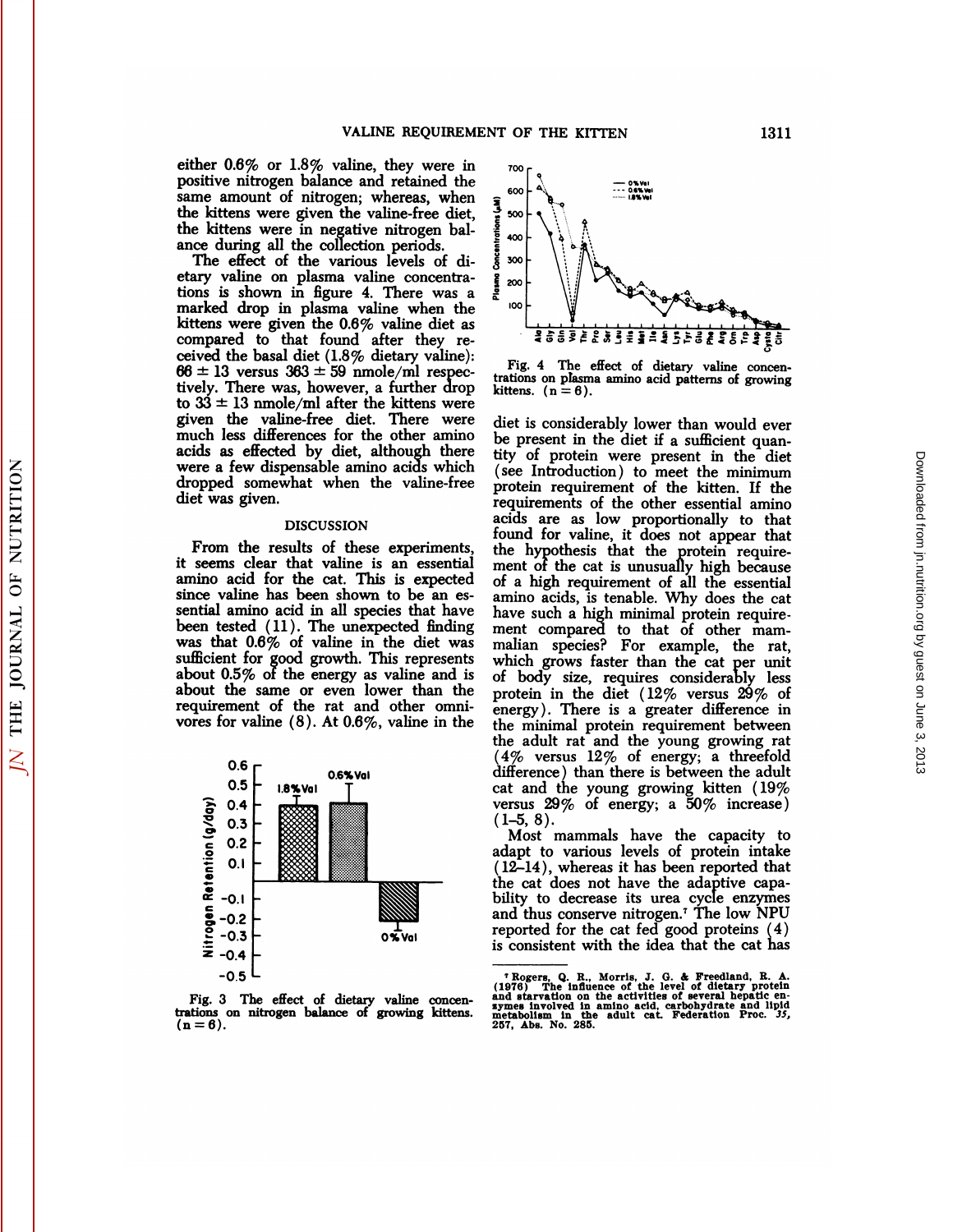1312 HARDY, MORRIS AND ROGERS<br>a high nitrogen requirement, but can uti-<br>lize essential amino acids as efficiently as 1. Dickinson,<br>other mammals. All these results tend to Nutrition of 1312<br> **EXECUTE:**<br> **EXECUTE:**<br> **EXECUTE:**<br> **EXECUTE:**<br> **EXECUTE:**<br> **EXECUTE:**<br> **EXECUTE:**<br> **EXECUTE:**<br> **EXECUTE:**<br> **EXECUTE:**<br> **EXECUTE:**<br> **EXECUTE:**<br> **EXECUTE:**<br> **EXECUTE:**<br> **EXECUTE:**<br> **EXECUTE:**<br> **EXECUTE:**<br> **EXECUTE:**<br> 1312 **HARDY, MORRIS AND**<br>
a high nitrogen requirement, but can uti-<br>
lize essential amino acids as efficiently as 1. Dis<br>
other mammals. All these results tend to Nu<br>
support the hypothesis that the cat can for<br>
conserve a 1312 HARDY, MORRIS AND<br>
a high nitrogen requirement, but can uti-<br>
lize essential amino acids as efficiently as<br>
other mammals. All these results tend to<br>
support the hypothesis that the cat can<br>
conserve and efficiently u support the hypothesis that the cat can for growth of conserve and efficiently utilize any one  $10$ , 311-316.<br>amino acid, but that the cat cannot effi- 2. Greaves, J. P. a high nitrogen requirement, but can utilize essential amino acids as efficiently as<br>other mammals. All these results tend to<br>support the hypothesis that the cat can<br>conserve and efficiently utilize any one<br>amino acid, but a high nitrogen requirement, but can uti-<br>lize essential amino acids as efficiently as<br>other mammals. All these results tend to<br>support the hypothesis that the cat can<br>conserve and efficiently utilize any one<br>amino acid, b lize essential amino acids as efficiently as<br>
other mammals. All these results tend to<br>
support the hypothesis that the cat can<br>
conserve and efficiently utilize any one<br>
amino acid, but that the cat cannot effi-<br>
ciently other mammals. All these results tend to<br>support the hypothesis that the cat can<br>conserve and efficiently utilize any one  $\alpha$ <br>amino acid, but that the cat cannot effi-<br>ciently conserve nitrogen and, therefore, <br>has a hig support the hypothesis that the cat can<br>conserve and efficiently utilize any one<br>amino acid, but that the cat cannot effi-<br>ciently conserve nitrogen and, therefore,<br>has a high protein requirement. The pres-<br>ent results ind conserve and efficiently utilize any one<br>
imino acid, but that the cat cannot effi-<br>
2. G<br>
ciently conserve nitrogen and, therefore,<br>
has a high protein requirement. The pres-<br>
ent results indicate that the cat can utiliz amino acid, but that the cat cannot effi-<br>ciently conserve nitrogen and, therefore,<br>has a high protein requirement. The pres-<br>ent results indicate that the cat can utilize<br>valine as efficiently as other mammals<br>(omnivores has a high protein requirement. The present results indicate that the cat can utilize valine as efficiently as other mammals (omnivores or herbivores). This is consistent with the idea that when protein synthesis is stimul ent results indicate that the cat can utilize<br>valine as efficiently as other mammals<br>(omnivores or herbivores). This is con-<br>sistent with the idea that when protein<br>sistent with the idea that when protein<br>synthesis is sti ent results indicate that the cat can utilize<br>valine as efficiently as other mammals dietary<br>(omnivores or herbivores). This is con-<br>sistent with the idea that when protein<br>synthesis is stimulated (postprandial tion of<br>ph valine as efficiently as other mammals<br>
(omnivores or herbivores). This is con-<br>
sistent with the idea that when protein<br>
synthesis is stimulated (postprandial<br>
phase), the essential amino acids can be<br>
efficiently and eff (omnivores or herbivores). This is consistent with the idea that when protein<br>synthesis is stimulated (postprandial<br>phase), the essential amino acids can be<br>efficiently and effectively removed from 5.<br>the blood stream bec sistent with the idea that when protein<br>synthesis is stimulated (postprandial in<br>phase), the essential amino acids can be<br>efficiently and effectively removed from 5. F<br>the blood stream because of the low Km of<br>the amino a synthesis is stimulated (postprandial<br>phase), the essential amino acids can be<br>efficiently and effectively removed from<br>the blood stream because of the low Km of<br>the amino acid activating enzymes for<br>their respective amino phase), the essential amino acids can be<br>efficiently and effectively removed from 5. F<br>the blood stream because of the low Km of<br>the amino acid activating enzymes for<br>their respective amino acids as compared 6.  $\frac{g}{f}$ <br> efficiently and effectively removed from 5. For<br>the blood stream because of the low Km of<br>the amino acid activating enzymes for the<br>their respective amino acids as compared 6. Ja<br>to the higher Km for each respective cata-<br> the blood stream because of the low Km of<br>
the amino acid activating enzymes for<br>
their respective amino acids as compared<br>
to the higher Km for each respective cata-<br>
bolic enzyme (15). Nevertheless, if nitro-<br>
studies ( the amino acid activating enzymes for<br>
their respective amino acids as compared<br>
to the higher Km for each respective cata-<br>
bolic enzyme (15). Nevertheless, if nitro-<br>
gen per se cannot be conserved, growth<br>
becomes limit their respective amino acids as compared<br>to the higher Km for each respective cata-<br>bolic enzyme (15). Nevertheless, if nitro-<br>gen per se cannot be conserved, growth<br>becomes limiting because of a lack of key<br>metabolites (p to the higher Km for each respective cata-<br>bolic enzyme (15). Nevertheless, if nitro-<br>gen per se cannot be conserved, growth 7. C<br>becomes limiting because of a lack of key<br>metabolites (perhaps dispensable amino<br>acids, pur bolic enzyme (15). Nevertheless, if nitro-<br>gen per se cannot be conserved, growth<br>becomes limiting because of a lack of key<br>metabolites (perhaps dispensable amino an<br>acids, purines, and/or heme, etc.) for<br>growth or mainte gen per se cannot be conserved, growth<br>becomes limiting because of a lack of key<br>metabolites (perhaps dispensable amino<br>acids, purines, and/or heme, etc.) for<br>growth or maintenance. The results of the<br>plasma valine samples becomes limiting because of a lack of key<br>metabolites (perhaps dispensable amino<br>acids, purines, and/or heme, etc.) for<br>growth or maintenance. The results of the<br>plasma valine samples in the kittens fed<br>the three levels o metabolites (perhaps dispensable amino and fat<br>acids, purines, and/or heme, etc.) for flavin re<br>growth or maintenance. The results of the 8. National<br>plasma valine samples in the kittens fed second<br>the three levels of die acids, purines, and/or heme, etc.) for<br>growth or maintenance. The results of the<br>plasma valine samples in the kittens fed<br>the three levels of dietary valine support<br>the above idea. The valine concentration 9. Ca<br>dropped m growth or maintenance. The results of the<br>plasma valine samples in the kittens fed<br>the three levels of dietary valine support<br>the above idea. The valine concentration<br>dropped markedly in the plasma (from<br>363 to 66 nmole/m plasma valine samples in the kittens ted<br>the three levels of dietary valine support<br>the above idea. The valine concentration<br>dropped markedly in the plasma (from<br>363 to 66 nmole/ml) without any drop in<br>growth rate; and yet the three levels of dietary valine support<br>the above idea. The valine concentration<br>dropped markedly in the plasma (from<br>363 to 66 nmole/ml) without any drop in<br>growth rate; and yet when no valine was<br>added to the diet, a the above idea. The valine concentration<br>dropped markedly in the plasma (from<br>363 to 66 nmole/ml) without any drop in<br>growth rate; and yet when no valine was<br>added to the diet, a relatively small fur-<br>ther drop in plasma dropped markedly in the plasma (from  $363$  to 66 nmole/ml) without any drop in  $33$  growth rate; and yet when no valine was  $10.$  F/ added to the diet, a relatively small further drop in plasma (66 to 33 nmole/ml)  $11.$  M 363 to 66 nmole/ml) without any drop in<br>growth rate; and yet when no valine was 10.<br>added to the diet, a relatively small fur-<br>ther drop in plasma  $(66 \text{ to } 33 \text{ nmole/ml})$ <br>resulted in the inability to remove suffi-<br>cient vali growth rate; and yet when no valine was 10. F<br>added to the diet, a relatively small fur-<br>ther drop in plasma (66 to 33 nmole/ml) 11. M<br>resulted in the inability to remove suffi-<br>cient valine from the blood plasma to even<br> added to the diet, a relatively small fur-<br>ther drop in plasma (66 to 33 nmole/ml)<br>resulted in the inability to remove suffi-<br>cient valine from the blood plasma to even<br>support maintenance. Similar experiments 12.<br>with ot ther drop in plasma (66 to 33 nmole/ml)<br>
resulted in the inability to remove sufficient valine from the blood plasma to even<br>
support maintenance. Similar experiments 12. Schimke,<br>
with other amino acids (unpublished ob-<br> resulted in the inability to remove sufficient valine from the blood plasma to even<br>support maintenance. Similar experiments 12.<br>with other amino acids (unpublished ob-<br>servations), support the idea that the es-<br>sential a support maintenance. Similar experiments<br>with other amino acids (unpublished ob-<br>servations), support the idea that the es-<br>sential amino acid requirements (as a %<br>of energy), are not higher for the kitten<br>than for the ra of energy), are not higher for the kitten whet other animo actos (unpublished ob-<br>servations), support the idea that the es-<br>sential amino acid requirements (as a % re<br>of energy), are not higher for the kitten<br>than for the rat and other herbivores and<br>omnivores. I servations), support the idea that the es-<br>servations), support the idea that the es-<br>of energy), are not higher for the kitten<br>than for the rat and other herbivores and<br>omnivores. It will be interesting to see 14.<br>whethe of energy), are not high<br>of energy), are not high<br>than for the rat and other<br>omnivores. It will be in<br>whether these findings a<br>cat or whether they are  $\beta$ <br>other strict carnivores. nether these findings are unique to the<br>
t or whether they are generally true for<br>
her strict carnivores.<br>
ACKNOWLEDGMENTS<br>
The authors would like to thank Mr.<br>
thur Aguirre and Ms. Jane Bishop for<br>
thining the source of

## ACKNOWLEDGMENTS

cat or whether they are generally true for<br>
other strict carnivores.<br>
ACKNOWLEDGMENTS 15.<br>
The authors would like to thank Mr.<br>
Arthur Aguirre and Ms. Jane Bishop for<br>
technical assistance during the course of<br>
these exper other strict carnivores.<br>
ACKNOWLEDGMENTS 15.<br>
The authors would like to thank Mr.<br>
Arthur Aguirre and Ms. Jane Bishop for<br>
technical assistance during the course of<br>
these experiments. ACKNOWLI<br>The authors would<br>Arthur Aguirre and<br>technical assistance of<br>these experiments.

- RS<br>LITERATURE CITED<br>i, C., D. & Scott, P. P. (195 (MD ROGERS<br>
LITERATURE CITED<br>
1. Dickinson, C. D. & Scott, P. P. (1956)<br>
Nutrition of the cat. 2. Protein requirements<br>
for growth of weapling kittens and young D ROGERS<br>
LITERATURE CITED<br>
Dickinson, C. D. & Scott, P. P. (1956)<br>
Nutrition of the cat. 2. Protein requirements<br>
for growth of weanling kittens and young<br>
cats maintained on a mixed diet Br I Nutrity D ROGERS<br>
LITERATURE CITED<br>
Dickinson, C. D. & Scott, P. P. (1956)<br>
Nutrition of the cat. 2. Protein requirements<br>
for growth of weanling kittens and young<br>
cats maintained on a mixed diet. Br. J. Nutr.<br>
10. 311–316. LITERATURE CITED<br>
Dickinson, C. D. & Scott, P. P. (1956)<br>
Nutrition of the cat. 2. Protein requirements<br>
for growth of weanling kittens and young<br>
cats maintained on a mixed diet. Br. J. Nutr.<br> *10*, 311–316.<br>
Creaves, J. 2. LIERATORE CITED<br>
2. Dickinson, C. D. & Scott, P. P. (1956)<br>
Nutrition of the cat. 2. Protein requirements<br>
for growth of weaning kittens and young<br>
cats maintained on a mixed diet. Br. J. Nutr.<br>
2. Greaves, J. P. (1965) Dickinson, C. D. & Scott, P. P. (1956)<br>Nutrition of the cat. 2. Protein requirements<br>for growth of weanling kittens and young<br>cats maintained on a mixed diet. Br. J. Nutr.<br>10, 311–316.<br>Greaves, J. P. (1965) Protein and cal
- Nutrition of the cat. 2. Protein requirements<br>for growth of weanling kittens and young<br>cats maintained on a mixed diet. Br. J. Nutr.<br>10, 311–316.<br>Greaves, J. P. (1965) Protein and calorie<br>requirements of the feline. In: Ca cats maintained on a mixed diet. Br. J. Nutr.<br>
10, 311-316.<br>
2. Greaves, J. P. (1965) Protein and calorie<br>
requirements of the feline. In: Canine and<br>
Feline Nutritional Requirements (Graham-<br>
Jones, O., ed.), pp. 33-45, P
- requirements of the feline. In: Canine and<br>Feline Nutritional Requirements (Graham-<br>Jones, O., ed.), pp. 33–45, Pergamon Press.<br>3. Miller, S. A. & Allison, J. B. (1958) The<br>dietary nitrogen requirements of the cat. J.<br>Nutr
- Feline Nutritional Requirements (Graham-<br>Jones, O., ed.), pp. 33–45, Pergamon Press.<br>Miller, S. A. & Allison, J. B. (1958) The<br>dietary nitrogen equilements of the cat. J.<br>Nutr. 64, 493–501.<br>Greaves, J. P. & Scott, P. P. (1 dietary nitrogen requirements of the cat. J.<br>
Nutr. 64, 493-501.<br>
4. Greaves, J. P. & Scott, P. P. (1960) Nutri-<br>
tion of the cat. 3. Protein requirements for<br>
nitrogen equilibrium in adult cats maintained<br>
on a mixed diet Nutr. 64, 493–501.<br>Greaves, J. P. & Scott, P. P. (1960) Nutri-<br>tion of the cat. 3. Protein requirements for<br>initrogen equilibrium in adult cats maintained<br>on a mixed diet. Br. J. Nutr. 14, 361–369.<br>Fox, L. A. D., Jansen, G Greaves, J. P. & Scott, P. P. (1960) Nutrition of the cat. 3. Protein requirements for<br>nitrogen equilibrium in adult cats maintained<br>on a mixed diet. Br. J. Nutr. 14, 361–369.<br>Fox, L. A. D., Jansen, G. R. & Knox, K. L.<br>(19
- nitrogen equilibrium in adult cats maintained<br>on a mixed diet. Br. J. Nutr.  $14$ ,  $361-369$ .<br>5. Fox, L. A. D., Jansen, G. R. & Knox, K. L.<br>(1973) Effect of variations in protein qual-<br>ity on growth, PER, NPR, and NPU in<br>g on a mixed diet. Br. J. Nutr. 14, 361–369.<br>Fox, L. A. D., Jansen, G. R. & Knox, K. L.<br>(1973) Effect of variations in protein quality on growth, PER, NPR, and NPU in<br>growing kittens. Nutr. Rep. Int. 7, 621–631.<br>Jansen, G. R
- Fox, L. A. D., Jansen, G. R. & Knox, K. L. (1973) Effect of variations in protein quality on growth, PER, NPR, and NPU in growing kittens. Nutr. Rep. Int. 7, 621–631.<br>Jansen, G. R., Deuth, M. A., Ward, G. M. & Johnson, D. ity on growth, PER, NPR, and NPU in<br>growing kittens. Nutr. Rep. Int. 7, 621–631.<br>6. Jansen, G. R., Deuth, M. A., Ward, G. M. &<br>Johnson, D. E. (1975) Protein quality<br>studies in growing kittens. Nutr. Rep. Int. 11,<br>525–536.<br> growing kittens. Nutr. Rep. Int. 7, 621–631.<br>Jansen, G. R., Deuth, M. A., Ward, G. M. &<br>Johnson, D. E. (1975) Protein quality<br>studies in growing kittens. Nutr. Rep. Int. 11,<br>525–536.<br>Gershoff, S. N., Andrus, S. B. & Hegste Jansen, G. R., Deuth, M. A., Ward, G. M. &<br>Johnson, D. E. (1975) Protein quality<br>studies in growing kittens. Nutr. Rep. Int. 11,<br>525–536.<br>Gershoff, S. N., Andrus, S. B. & Hegsted, D.<br>M. (1959) The effect of the carbohydra
- Johnson, D. E. (1975) Protein qu<br>studies in growing kittens. Nutr. Rep. Int<br>525–536.<br>Gershoff, S. N., Andrus, S. B. & Hegsted<br>M. (1959) The effect of the carbohy<br>and fat content of the diet upon the<br>flavin requirement. J. studies in growing kittens. Nutr. Rep. Int. 11,<br>525–536.<br>7. Gershoff, S. N., Andrus, S. B. & Hegsted, D.<br>M. (1959) The effect of the carbohydrate<br>and fat content of the diet upon the ribo-<br>flavin requirement. J. Nutr. 68, 525–536.<br>Gershoff, S. N., Andrus, S. B. & Hegsted, D.<br>M. (1959) The effect of the carbohydrate<br>and fat content of the diet upon the ribo-<br>flavin requirement. J. Nutr. 68, 75–88.<br>National Academy of Sciences (1972) Nu-<br>trie
- M. (1959) T<br>and fat content<br>flavin requirement<br>National Acader<br>trient Requirem<br>Second Revised<br>ington, D.C.<br>Carey, C. J. & T<br>deficiency in the and fat content of the diet upon the ribo-<br>flavin requirement. J. Nutr. 68, 75–88.<br>8. National Academy of Sciences (1972) Nutrient Requirements of Laboratory Animals,<br>5. Second Revised Edition, pp. 1–8, Washing-<br>ington, D.
- flavin requirement. J. Nutr. 68, 75–88.<br>National Academy of Sciences (1972) Nutrient Requirements of Laboratory Animals,<br>Second Revised Edition, pp. 1–8, Washing-<br>ington, D.C.<br>Carey, C. J. & Morris, J. G. (1977) Biotin<br>def Second Revised Edition, pp. 1–8, Washing-<br>ington, D.C.<br>9. Carey, C. J. & Morris, J. G. (1977) Biotin<br>deficiency in the cat and the effect on hepatic<br>propionyl CoA carboxylase. J. Nutr. 107,<br>330–334.<br>10. FAO (1970) Amino Ac ington, D.C.<br>Carey, C. J. & Morris, J. G. (1977) Biologiciery in the cat and the effect on hept<br>propionyl CoA carboxylase. J. Nutr. 1<br>330–334.<br>FAO (1970) Amino Acid Content of Fe<br>and Biological Data on Proteins, Rome.<br>Meis
- 
- 9. Carey, C. J. & Morris, J. G. (1977) Biotin<br>
deficiency in the cat and the effect on hepatic<br>
propionyl CoA carboxylase. J. Nutr. 107,<br>
10. FAO (1970) Amino Acid Content of Food<br>
and Biological Data on Proteins, Rome.<br>
1 330–334.<br>
10. FAO (1970) Amino Acid Content of Food<br>
11. Meister, A. (1965) The role of amino acids<br>
in nutrition. In: Biochemistry of the Amino<br>
Acids, Vol. I, pp. 201–230, Academic Press,<br>
New York.<br>
12. Schimke, R. T. (
- 
- in nutrition. In: Biochemistry of the Amino<br>Acids, Vol. I, pp. 201–230, Academic Press,<br>New York.<br>12. Schimke, R. T. (1962) Adaptive charac-<br>teristics of urea cycle enzymes in the rat. J.<br>Biol. Chem. 237, 459–468.<br>13. Kapl Schimke, R. T. (1962) Adaptive characteristics of urea cycle enzymes in the rat. J.<br>Biol. Chem. 237, 459–468.<br>Kaplan, J. H. & Pitot, H. C. (1970) The<br>Kaplan, J. H. & Pitot, H. C. (1970) The<br>regulation of intermediary amino Biol. Chem. 237, 459–468.<br>
13. Kaplan, J. H. & Pitot, H. C. (1970) The<br>
regulation of intermediary amino acid me-<br>
tabolism in animal tissues. In: Mammalian<br>
Protein Metabolism (Munro, H. N., ed.), 4,<br>
387–443, Academic P Kaplan, J. H. & Pitot, H. C. (1970) The<br>regulation of intermediary amino acid me-<br>tabolism in animal tissues. In: Mammalian<br>Protein Metabolism (Munro, H. N., ed.), 4,<br>387–443, Academic Press, New York.<br>Harper, A. E. (1975)
- regulation of intermediary amino acid me-<br>tabolism in animal tissues. In: Mammalian<br>Protein Metabolism (Munro, H. N., ed.), 4,<br>387–443, Academic Press, New York.<br>Harper, A. E. (1975) Metabolic adapta-<br>tion to adequate and tabolism in animal tissues. In: Mammalian Protein Metabolism (Munro, H. N., ed.), 4, 387–443, Academic Press, New York.<br>Harper, A. E. (1975) Metabolic adaptation to adequate and inadequate amino acid<br>supply. In: Adaptive C Protein Metabolism (Munro, H. N., ed.), 4,<br>387–443, Academic Press, New York.<br>Harper, A. E. (1975) Metabolic adapta-<br>tion to adequate and inadequate anino acid<br>supply. In: Adaptive Changes to Low Nu-<br>trient Intake, Separat 14. Harper, A. E. (1975) Metabolic adaptation to adequate and inadequate amino acid supply. In: Adaptive Changes to Low Nutrient Intake, Separatum Proc. 9th Int. Congr. Nutrition, Vol. I, Mexico, 1972 (Chávez, A., Bourges, supply. In: Adaptive Changes to Low Nutrient Intake, Separatum *Proc. 9th Int. Congr.* A., Nutrition, Vol. I, Mexico, 1972 (Chávez, A., Bourges, H. & Basta, S., ed.), pp. 1–8, Karger, Basel.<br>Rogers, Q. R. (1976) The nutrit
- trient Intake, Separatum Proc. 9th Int. Congr.<br>
Nutrition, Vol. I, Mexico, 1972 (Chávez, A.,<br>
Bourges, H. & Basta, S., ed.), pp. 1–8,<br>
Karger, Basel.<br>
Rogers, Q. R. (1976) The nutritional and<br>
metabolic effects of amino ac Bourges, H. & Basta, S., ed.), pp. 1–8,<br>Karger, Basel.<br>Rogers, Q. R. (1976) The nutritional and<br>metabolic effects of amino acid imbalances.<br>In: First International Symposium on Protein<br>Metabolism and Nutrition, 1974, Notti Karger, Basel.<br>Rogers, Q. R. (1976) The nutritional and<br>metabolic effects of amino acid imbalances.<br>In: First International Symposium on Protein<br>Metabolism and Nutrition, 1974, Nottingham<br>(Cole, D. J. A., Boorman, K. N., B

THE JOURNAL OF NUTRITION

 $\overline{N}$